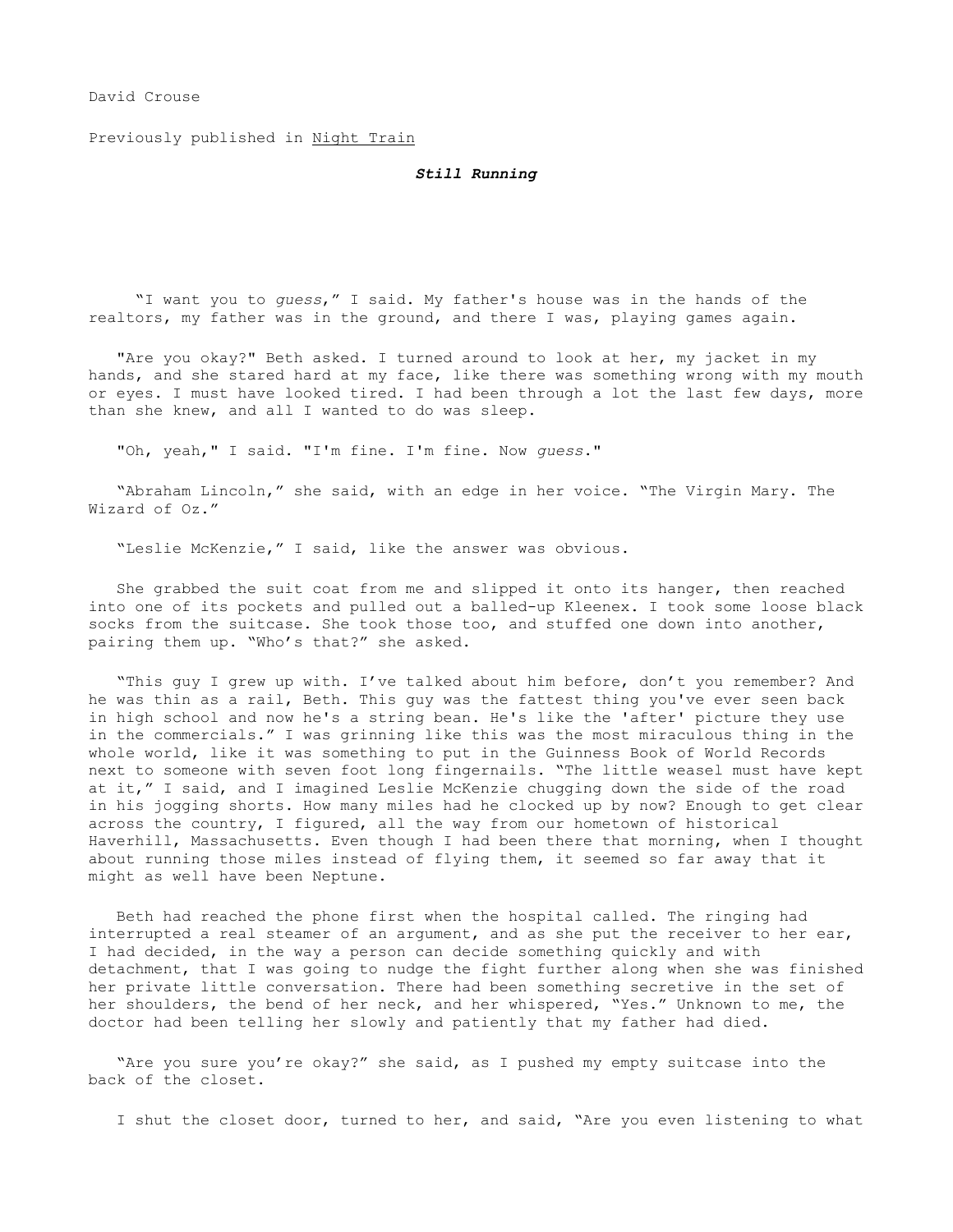I'm saying?"

"I'm listening," she said.

\* \* \* \* \*

My buddies and I, we had noticed Leslie was up to something, that first summer when he began to huff and puff around town. I have to admit that our feelings about it were very complex. Why shouldn't they have been? I mean, Leslie McKenzie, all two hundred fifty something pounds of him, running down the side of the road. No, not running, not then anyway. Shuffling, staggering, half-sliding his sneakers through the gutter dirt. Anything, any word, but running. His eyes half-closed as if he were falling asleep, little fists balled at stomach height, the front of his T-shirt darkened with sweat.

Who wouldn't have been surprised and dumbfounded? It was an offense against the natural order of things. It was an offense against us.

We were content that first time to yell something out the window as we drove by. We were heading to the beach, I think, and couldn't be troubled to even slow down for such a thing, but someone—I'm pretty sure it wasn't me—leaned out his window and yelled something.

Knowing us it was a good insult, but to Leslie it must have sounded like a wordless yell. Just a whoosh of air as the car passed and the sight of our rear bumper as we sped off to the beach, or the lake, or the quarry, or wherever the hell we were going. One place was as good as another.

Leslie would have recognized the car, a 82 Chevy Impala with a long dent in the rear bumper. It pulls out of sight and what does he do? Does he speed up, angry now, using that stupid broken rear bumper, the duck-taped rear window, as a goal, a target? Does he slow down now that nobody's watching? Does he stop right there on the side of the road and double over and take big, rasping breaths? Or does he simply keep running at the same steady pace, eyes half-closed, as if we were never there at all? I've wondered about that.

I know what *we* did, not because I remember it specifically, but because it's what we always did in that car. We laughed and sang along to whatever song was on the radio, and jostled each other around if we were in the backseat, and we didn't say anything about Leslie. But I think we all knew what we had to do, because Leslie had plans. He had a whole summer, almost three months, and he had obviously hatched some kind of mo-fo scheme to recreate himself.

He had the resources to do it too, if not the motivation. His parents had already probably bought him a set of those expensive weights covered in plastic, the ones that looks futuristic and effeminate at the same time. I mean, this kid had more sweaters than I had I-don't-know-what.

The hunch we all shared was confirmed by other sightings later in the week: the same road, the same time, the same duh-duh-duh expression, the same shirt probably. Henry Eubank's kid sister rode past him on her bike. Erik saw him too. And me. I saw him when driving my father's car to the grocery store to get beer and cigarettes and a few other things for him. I remember because I had a bag of groceries on the car seat next to me: a loaf of bread, dishwashing liquid, two gallons of chocolate ice cream, which was the only flavor my father ate. That's when I had the idea, although I didn't implement it until later, and Erik even took the credit for it for some fucking reason.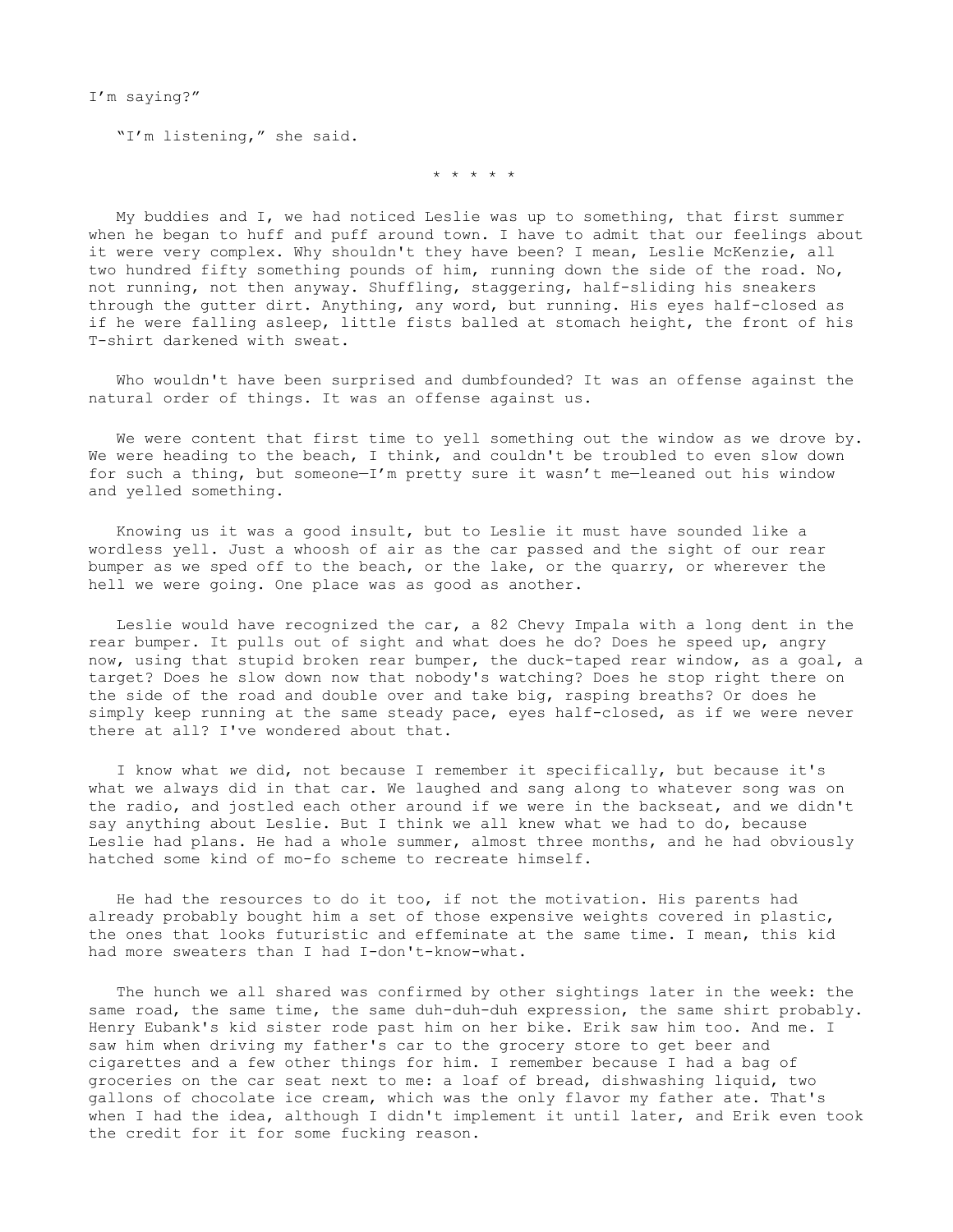So it was definitely confirmed. Leslie McKenzie was planning some kind of image makeover. Lose a few pounds, grow his hair out longer and stop slicking it across the top of his head like a fifty year old bank clerk, get a new pair of thin framed glasses and abracadabra, he was going to expect even more from the world. He had seen his opportunity-nobody was looking-and he was going to go for it, which was probably an expression he was going to end up using eventually, if he had his way.

It really pissed me off. I'm not exactly sure why, except that it seemed like he was trying to pull one over on me, on us. He was being all sneaky and passive aggressive. I'm not saying that we were angels in any way, not at all, but you had to think, what was this kid going to our school for anyway? He lived in that house up on East Broadway that had a rod iron fence around it, an actual rod iron fence, like it was a museum or something. His father, who was a doctor or lawyer, could have afforded to send him to Phillips Andover Academy and then he wouldn't have gotten any shit from us at all, because we never would have even known each other.

Here's another way of looking at it: our haircuts, the clothes we wore and the cars we drove-our parent's cars, really, other than Erik, who owned the Impala. All that stuff, everything about the way we looked, was so totally connected to who we were inside that the two were practically the same. That's one of the main things I remember from that time, the sheer simplicity of those drives in Erik's Chevy. Those trips were beautiful and almost spellbinding in their clarity.

But here is this guy who wants to open up this gigantic rift between himself-the person he is on the inside-and who he is on the outside. I mean, I shouldn't get angry-it's been years-but I still remember that watch he used to wear, and the shoes, and the smell of something kind of sweet like peppermint from him in gym class. And now he takes up running. He wants to make his own body into some kind of disguise, like he's Batman!

And he wasn't just running. If it was just that, well, I don't know, but there was other stuff going on. Once when I was walking by his house-sometimes I found myself walking by there for some reason-I saw him out on his lawn, lying flat on his back on a lawn chair wearing only swimming trunks and Risky Business sunglasses, fucking sunglasses. Just lying there, all four hundred eighty pounds of him, although by this time it was probably more like four hundred sixty something. And every single pound of it was working overtime absorbing those rays, just soaking them up in a way that seemed almost greedy.

Leave some of that sun for the rest of us, Porky, I wanted to say when I saw him there. I wasn't that angry or anything-I had more important things on my mind-but it did miff me a little. My father was acting all crazy that day, I remember, and I had gotten out of the house and was just wandering around. And then I stumble across this, like I'm stepping in a turd. Well, maybe not exactly, but I'm just saying that there was *some* justification for what I did.

Sometimes thinking about my father leads me to think about his father, a man I never knew, and then his father, and further down the chain of sullen men with receding chins and a tendency to lose their hair early in life. When I think like this, it seems like there is something I can find if I keep going back and back and back, like this is all just as simple and difficult as digging very deeply into the ground. It's like there's *something* out there, on the edge of history, and that's the thing I can blame.

\* \* \* \* \*

"I don't know if we're happy," Beth said. This is how she put it the first time,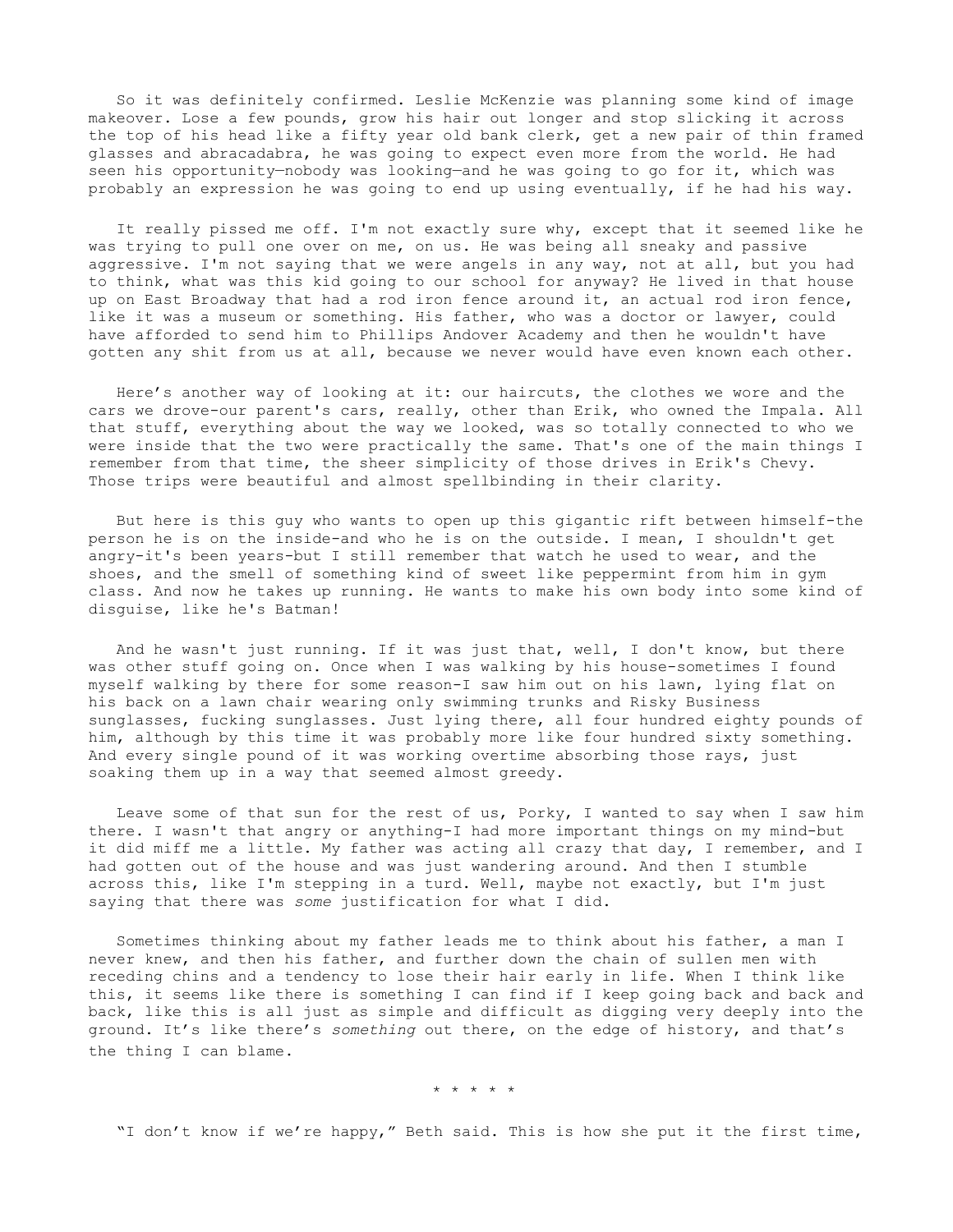when she began talking about separating, when she said she was thinking of moving in with her sister and getting her head together. There were a million things she wanted to do with her life, two million things.

Beth wants to be a physical therapist. She wants to take care of the elderly, give them comfort them when they need comfort. I'm supporting her while she goes to school, and paying her tuition, and I like the idea of doing good *through* her, since that has never really been one of my areas of expertise. I'm a computer engineer, and although I don't like to talk about my work, I like it when she tells me about what she's learning. Sometimes she touches my hand and tells me the names of the bones in my fingers. I never would have imagined how many.

"We're not happy," she said, and her comment seemed like such a simple and basic thing that I hadn't even thought about it until she pointed it out. Like breathing or something. Happiness. I was dumbfounded.

"Hey, hey," I said. "What the hell?"

We were driving for some stupid reason, some soul-killing errand like getting paint for the bathroom or ant traps to put under the kitchen sink. I was listening to a good song on the radio and thinking about nothing except the car in front of me, which was going too slow, and the car behind, which was going too fast, and now we had to begin and end a conversation about the sorry state of a marriage in the ten minutes it was going to take us to get to Wal-Mart. She cracked her window and lit a cigarette.

"I'm happy," I said. "Look at me. See? Don't I look happy?" I curled my lips back and held them that way, mouth half-open and gawking. This would be one of the faces I would use to make my children laugh if we ever had any.

"Stop it," she said.

We drove for a little while in silence. We were almost halfway there now, and I had never thought of this particular store as being such a safe and comfortable place, but there it was, out there in my imagination, like a little beacon of goodwill and dullness. She finally said, "That's a scary face."

I thought, she's right, it would scare them, and I thought of their frightened little lips and eyes. Frightened by *me*, a person who had never intended any harm to anyone and who was just trying to make a stupid face so that his wife could share a joke at his expense. These are the kind of thoughts that can wear a person down.

Beth had never liked talking about having children. She did not like talking about my father either, my *upbringing*, as she called it, as if I had been raised at some private school in England and not in a dead little mill town in Massachusetts. I said, "This is a difficult period. I've been tense lately," which opened up another patch of silence in the conversation like I had cleared the words away with a machete.

She said, "It's more than that," but we were pulling into the parking lot now. She would be thinking of my *upbringing* now as we discussed the difference between *mustard yellow* and *orange yellow* and *yellow yellow*, and so would I, and it felt like she had *pushed* me into that place, like she was putting these thoughts in my head. She was like one of these people who talked about bodily functions at the dinner table. It was inappropriate, is what I'm saying.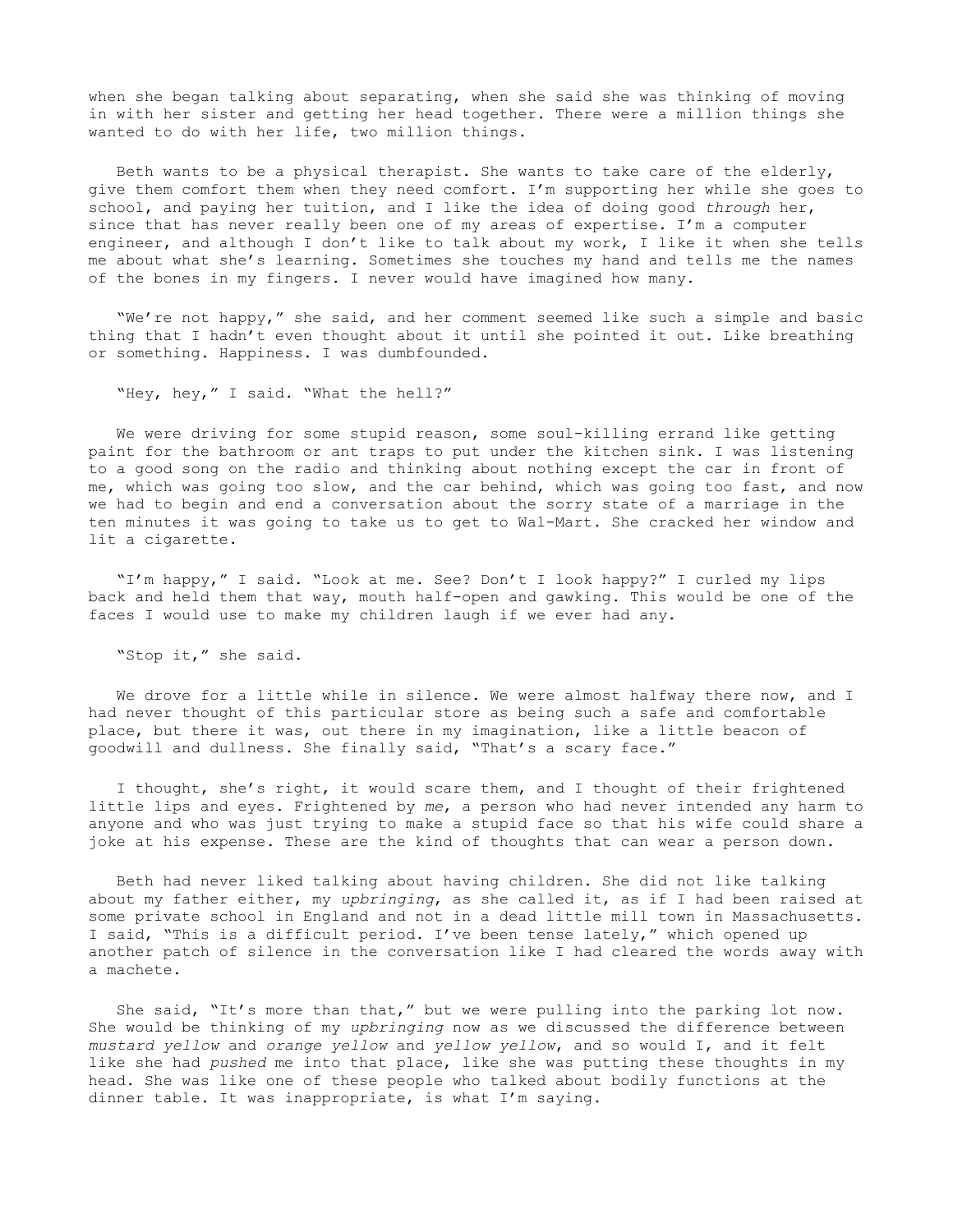I parked the car and turned the key in the ignition and looked hard at her and said, "You know what? You're right. Do you want to talk about it right now? We can talk about it right now if you want. We're in no rush." It was hot out, and the air-conditioner was off because I was holding the keys in the palm of my hand, and we were already feeling it.

"No," she said. "That's okay."

"Are you sure?" I said. "Because there's no time like the present. This is a wonderful place to talk about it. We have privacy and we have a view." I looked out the windshield at the neat grids of parked cars and steaming blacktop and errant grocery carts.

 "Do you think of yourself as a good listener?" I said. "Because we have a lot to *share*. As you know, I have a lot to *get off my chest*." I smiled again and waited for her reply, but she opened the car door and stepped outside and I decided fine, have it your way, and caught up with her with a few long strides. There were clouds in the sky and I wanted them to just open up on us so that we would have to scurry into the store and get this day over with.

I could see the concerned faces of tired shoppers as they stepped outside with their cut-rate provisions, and I wondered if they were really any better off than Beth and me. They were using the same dish washing liquid, wearing the same jeans, and probably having the same arguments, right? We were all worried about the threat of rain and the cost of bacon and being found out by those closest to us. I put my hand on Beth's shoulder when we stopped at the door and felt her muscles tighten. "I just want you to talk to me," she said. "Sometimes I wonder if I know you. It's like you razed your whole history when you met me."

Which was not completely true, of course. When we met, I had been finishing up my seventh and last year of school, and I had told her how hard it had been. I hadn't boasted, not really, but she had been proud of me. She had said I seemed like someone who had his act together. I guessed she was probably in the process of reconsidering that now. I think if I had dropped everything right then, and turned and walked back to the car, she would have followed, and we could have driven *anywhere*. This was two weeks before my father's death, and I'm guessing that at exactly that moment he was watching television and drinking a beer and thinking about God-knows-what.

I said to Beth, "I love you." Or at least that's what I wanted to say. What I actually said was, "Let's make this quick and painless," which is what I think she wanted too. I think we were thinking exactly the same thing, which is not something that happens often between two people, especially when those two people are me and my wife.

I wanted to talk then, in the time it took me to grip the door handle, open the door and step inside. I wanted to tell her everything, which, of course, I did not, because we were being greeted by an elderly woman in a blue apron who seemed as much about getting in our way as saying hello. And then, weeks later, with my father in the ground, what did I tell Beth? That I had bumped into an old friend of mine, and man, was I surprised—not just because he looked so good, but to even see him there at all, in that run-down little mill town.

"It seems like you don't like this guy very much for someone who used to be your friend," she said. She opened the closet and took out the suitcase and I remembered then that it belonged in the *hall* closet. We live in a very orderly house, and much of that is due to Beth. I took the suitcase from her and left the bedroom. She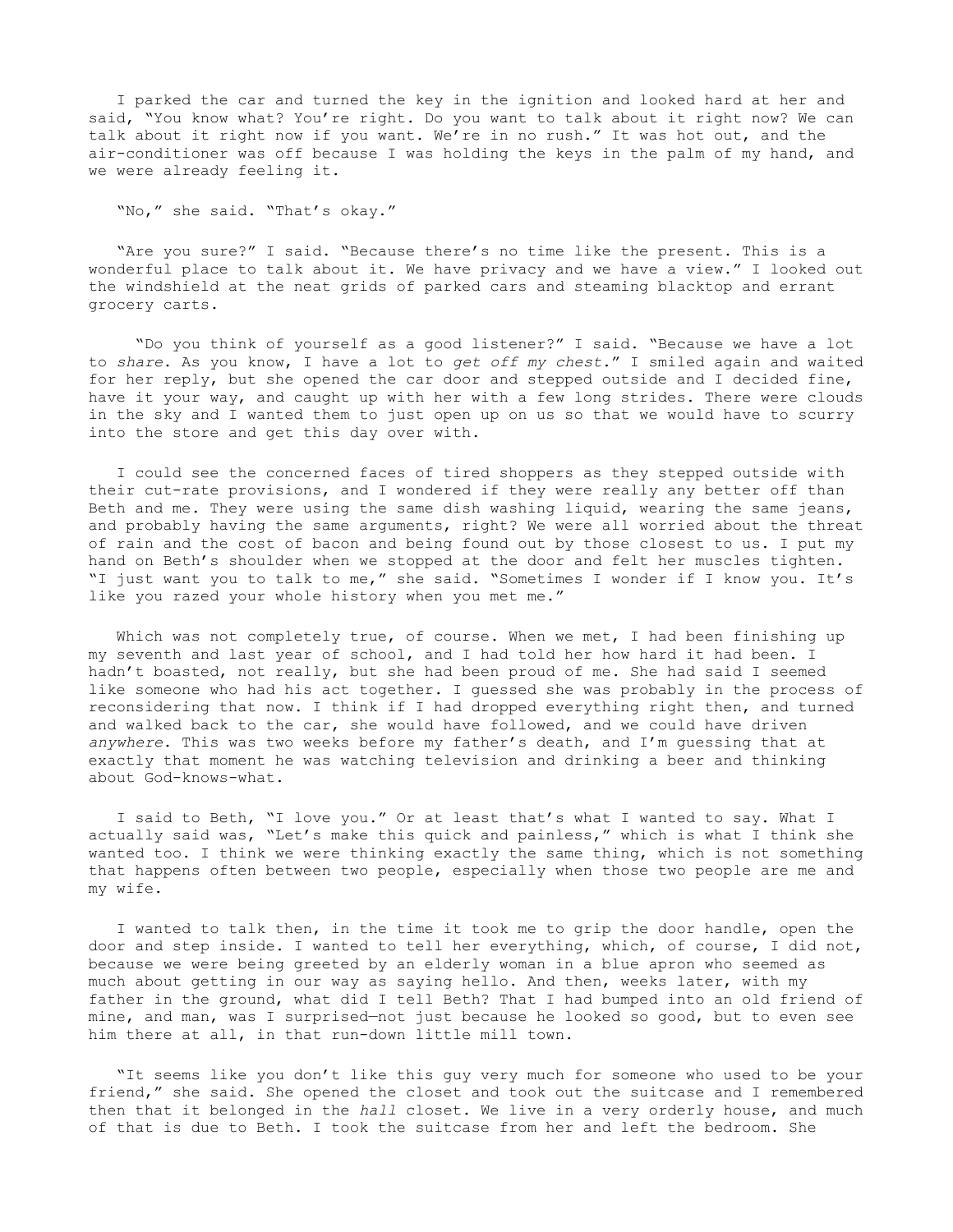followed me. She said, "What happened back there, Gary?" She said, "What happened back there *really*?"

"I could ask you the same question, Beth," I said, and my voice rose with mock concern. I couldn't help myself. "You seem really upset. Did something happen while I was gone that I should know about?" I opened the door in the hall and threw the suitcase inside. I was trying to steer my anger in the right direction, away from her, toward the back of the closet. "Watch the walls," she said. "We don't own this house yet."

"We," I said. "Is that the royal we?"

"Sometimes you're a hard person to be around," she said, and she turned and headed toward the kitchen.

The tone of her voice was not lost on me. It was low and air traffic controller steady, the way I sometimes used to talk to my father, when I had the presence of mind. I could hear water running in the sink. "Christ," I said. "Don't you think I know that? I know that."

\* \* \* \* \*

The next time I saw Leslie McKenzie I was coming back from the market in my father's car. My father often ordered me out on errands right when he got home from work, partially because he was tired and lazy, partially because he wanted to be alone, I guess. This was fine with me, except that these trips were now kind of synchronized with Leslie's running schedule, which was annoying, you know-driving by him like that-especially because I didn't want to give him the satisfaction of changing my route.

That particular day I picked up Erik and we did a little roaming around, and of course we end up on Kirkland Street with Leslie up ahead of us, chugging away. Now, instead of speeding up, I decide to slow down, because I want to kind of loom behind him. I want him to see our shadow coming, like in some horror movie.

And then I remembered the idea I had the time before, except this time I had someone riding shotgun, so I said to Erik, "Open up the ice cream." My father always wanted me to pick up the same stuff-six pack of Miller, a pack of Marlboro's, maybe some toilet paper-and chocolate ice cream, which I know for a fact that he ate until the day he died. There was a half-empty carton of it in his freezer when I went back to sell his house.

Erik laughed because he must have known what I was thinking. Then he handed me the open container of ice cream. It was one of those square half-gallon containers. And as we loomed up on Leslie I whipped the container out the window and Erik yelled something like, "Eat it up!"

It was a one in a million shot. The container hit him right on his ass and for a second he kept running, like it took a moment to register or maybe he thought he was getting dive-bombed. I didn't see the expression on his face or anything because I was stepping on the gas. Erik yelled something else, some fat joke he had probably used six times before, and then we were gone, leaving Leslie on the side of the road with a half-gallon of my father's ice cream melting in the dirt.

My father was in his chair with his clicker, blundering through the channels, when I got home. He yelled out to the kitchen as I came in. I noticed he had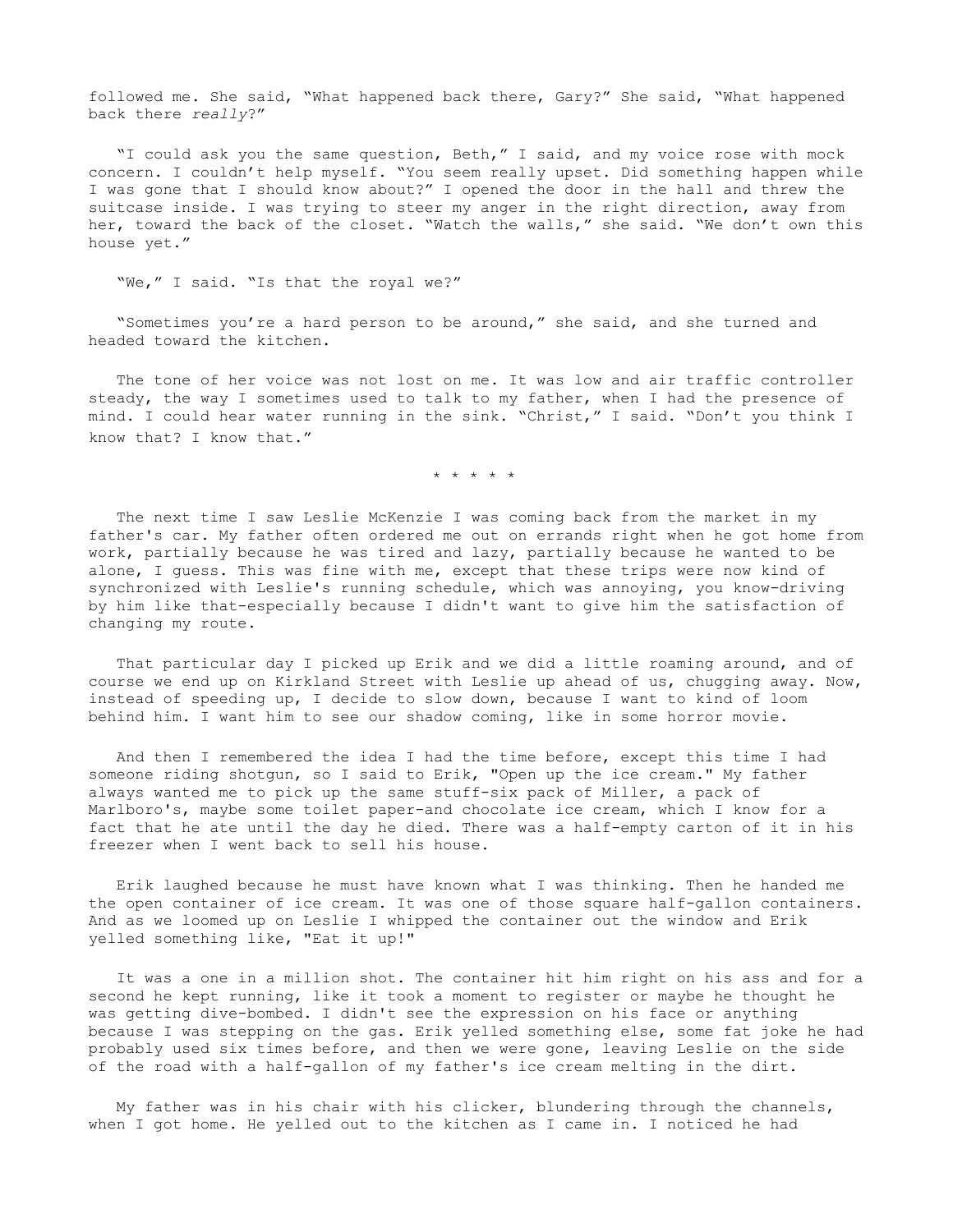already eaten his dinner. His dirty plate was in the sink, smeared with ketchup. I opened the freezer and scrounged around as he wandered in and peeled the shrinkwrap off his cigarettes. He was still wearing his blue work shirt, so I knew he had had a rough day, and I was about to make myself scarce when he came in and said, "Where the fuck is the ice cream?"

"I forgot," I said. "Sorry." I began to walk to the living room. Out of the corner of my eye I saw him fiddling with his change, which I had left in the plastic bag for him the way I always did. He was doing the math in his head.

"Did you buy beer with my money?" he asked, in that voice of his that let me know in no way, shape, or form was I going to pull anything. Not on his watch, as he sometimes liked to say.

"No, I didn't buy beer with your money," I said, sing-songing his words back to him

He followed me into the living room. The sound on the television was all the way down and the stereo was on and turned to the classic rock station. Both of our eyes wandered to the television, where a woman was turning letters on a game show, and for a second I thought the whole thing was a dead issue, but then he said, "How you make it through the day is a mystery to me. What the hell is the matter with you?" It was like a nudge, like, come on, let's see what happens.

"Oh, shut the fuck up, it's just a carton of ice cream," I said, or something like that.

And then suddenly the music on the stereo kind of turned inside out, is the only way to describe it, and my head filled with colors, and the room grew long and narrow, like I was standing down the end of a long corridor instead of in the center of my father's living room. That's when I realized that I had just been cold-cocked. Not a wide, sloppy punch either. No, this was the kind of punch that a boxer throws, a hard jab right to the center of my face that immediately took every last ounce of fight out of me. My legs were just not registering anymore and the top of my head felt warm, like my skull was filling up with blood. This was a punch designed to hurt, and it did, but I didn't fall.

Instead, I had a vision. A vision caused by pain and shock and not magic or God, but a vision nonetheless. I closed my eyes and felt the blood coming down my chin like I was a baby dribbling food out of my mouth and then it happened. My head filled with light. Light and something else. A vision of my mother, and not my mother as she was twelve years ago, not the mother in the pictures, but my mother as she would have been if she had lived and aged alongside her son and husband.

She was standing in front of me and smiling and there was an expression on her face that I couldn't read, a mix of disdain and attraction, like I'm some kind of exotic food she didn't know if she should eat or not. I wasn't sure why she was there, and in that second that I saw her my feelings moved from happiness to annoyance, because she seemed to be withholding something from me. She had a secret and no way no how was she going to share it with me, her only son and a person who had just been sucker punched by his own father, which is one of those exclusive clubs you don't want to join.

I wanted to tell my mother that I loved her and missed her, of course, but I also wanted to tell her that I had secrets too, just so we were on equal footing, so to speak. The last twelve years of my life, actually, had been one big secret from her, because she was dead and I was alive. And that made me feel strong and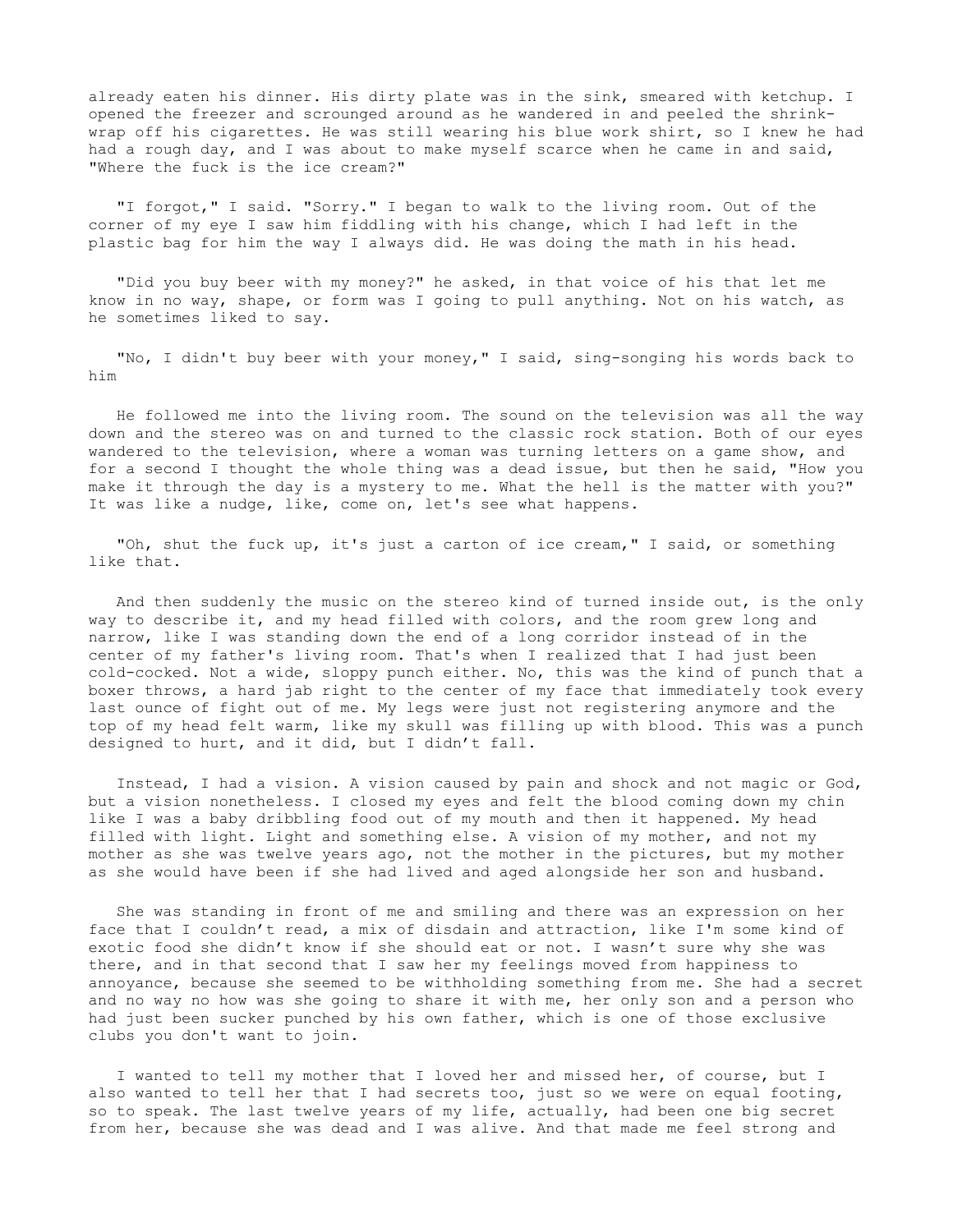sad at the same time.

Then she was gone, and although just a second before her face was so vivid, all of a sudden I had absolutely no idea what she looked like, like I never saw her at all. The next thing I knew I was sitting on the couch and my father was pushing a glass of water into my hand. "Come on, drink it," he said, and so I took it and put it to my mouth.

"You sure have a way of getting under my skin," he said, and I looked up. He was pacing the room. I had never seen him walk that way before, and something about it made him look kind of small and feminine. I got the feeling that if I stood up and just laid into him right there and then, there would be nothing he could do to stop me, but my legs felt real weak, so I just took another sip of water and listened to him talk.

I could build palaces out of the things my father didn't tell me. That's the stuff I remember now as much as what he did say, and that's what he says sometimes when he's pacing around that room in my memory. He tells me about the last year of her life, which must have been difficult, and about his own childhood on a farm in upstate New York, and my mother's childhood too, in Haverhill, the place he ran away to at eighteen, the place he died at sixty-seven.

He sometimes told me about the job he used to have in Lawrence, and my mother, and he when he talked this way he spoke as if he was still puzzled and even a little amused by their absence. He would kind of make a noise at the back of his throat and say, "Your mother and I used to eat Chinese food in bed," as if this was some habit he had outgrown. It was like a little window would open and close in the same second. But today he looked at me and said, "What are you looking at me like that? Are you waiting for an apology?"

"No," I said, and there was such control in my voice, like I was walking from here to there on a thin wire. I hoped there was.

"There's no reason for me to apologize," he said. "Do you know what I've been through? You don't know." It was like we were in an argument, an argument he was losing, but I wasn't even saying anything. He said, "I put a roof over your head. And I don't ask for much back, do I? What do I ask for?" He looked at me like he expected an answer. There was a pleading quality in his voice.

"I'm sorry," I said, and my face crumpled like I had told him to go to hell. It was like I had hauled back and slapped him. He closed his eyes and tilted his chin up like he was listening to music playing in his head.

He said, "Don't say that. Don't *you* apologize. Please. I don't want to hear it."

"Okay," I said. "Okay."

"And don't tell me you understand, okay? I don't understand you and there's no way that you understand me. Let's just agree on that."

"Okay. Okay. Okay."

When Beth told me that he had died, I remember feeling that he had tricked me somehow, that he had *escaped*. I remember Beth repeating the doctor's words to me as she held my hand, and me thinking—not thinking but feeling—that he had gotten away with something.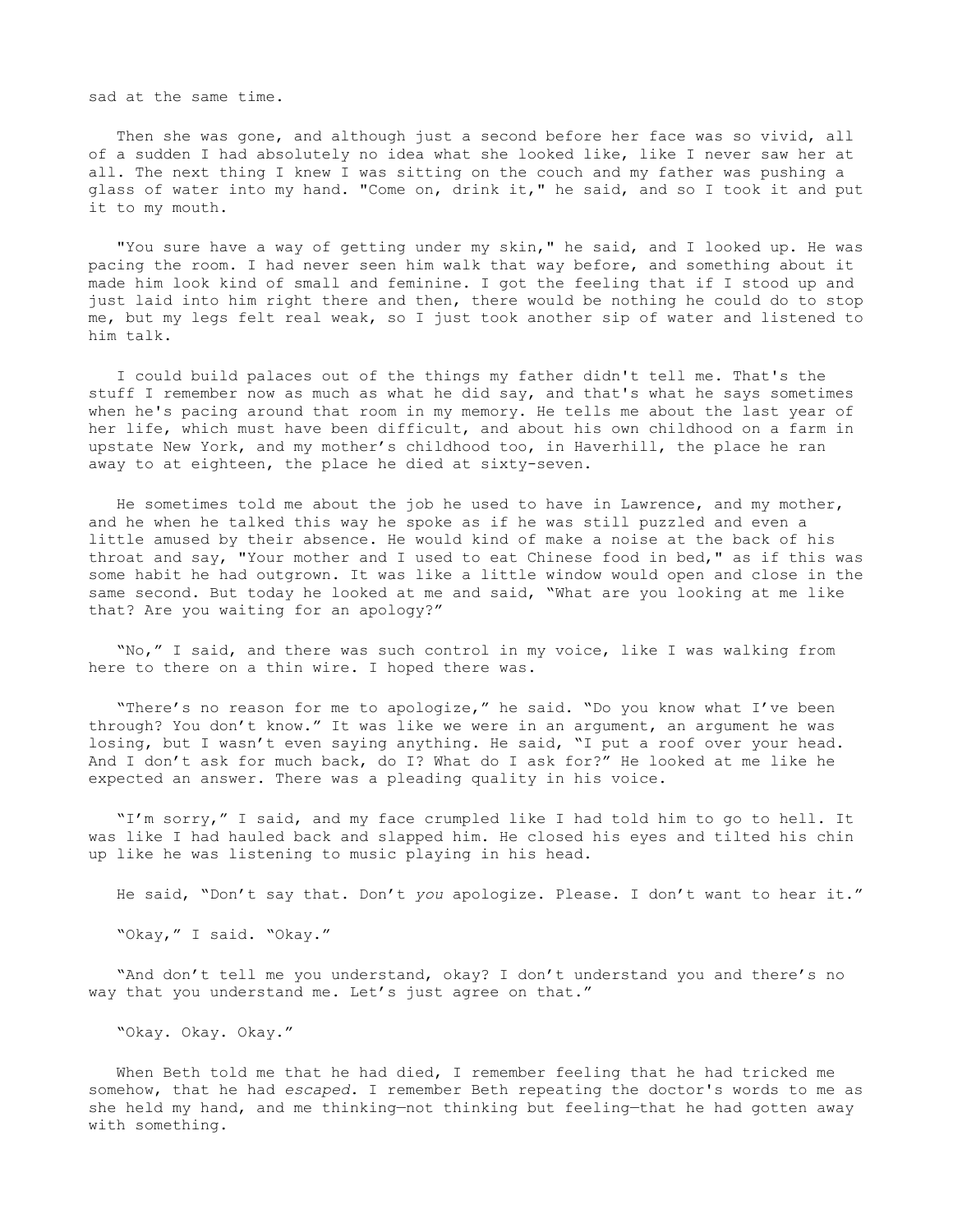I'm guessing I showed no sign of being upset, because that's the way I am. It's like I just kind of leave my body, like whoosh, and I'm floating outside myself, like I am alive and dead at the same time, a body on the earth and a ghost up above watching and wondering about these funny little people down below.

She told me that he had died about three hours before, that it was a heart attack (his second), and that he actually managed to drive himself to the hospital, which is only about five blocks from his house (she referred to it as my house because it's the house I grew up in). She asked me if she wanted me to book my flight for me, and I said, no, no I can do it. She looked at me like I'm some math problem she was trying to figure out.

"I'm not angry," I said. She always thinks I'm angry.

\* \* \* \* \*

I remember telling Erik, "I'm going to hurt him," but when it came down to it, I only touched Leslie McKenzie once, and that was to help him. I stood over him and rested my palm against the sweat-covered curve of his back and I even asked him if he was okay and you know what he did? He hissed something beneath his breath and pulled away, like I had leprosy. Then he stood up and began to shamble away from me like he was drunk and I knew then that it was over.

For weeks Erik and I had been following him around in Erik's car. He changed routes, but we always found him. I mean, how far could he go on two legs? When Erik got a job and a new circle of friends along with the job, I used my father's car when I could. I remember driving up alongside Leslie and sort of veering over to him like I was going to hit him and knock him down in the gutter, which of course I would never have done even if you had paid me. It was just a joke, and if it was a joke that got out of hand, well, we were just dumb kids, and maybe it was a way of bringing balance to his life, a life that would probably soon be full of parties and girls at a nice college. I wanted him to remember me, I guess.

"I want to hurt him." That's what I *actually* told Erik. Not *going to*, but *want*, which is a very different thing. We were in Erik's room, where I had been hanging out for a day or two until things blew over at home. We were listening to music and passing a bowl between us, and as we took hits off it, my mouth loosened up and my mind cleared. "I want to hurt him in places he didn't know existed," I said, and I leaned my head back and blew some smoke at the ceiling. I was thinking of Leslie McKenzie's heart, which I imagined as something large and soft and ripe, like an expensive fruit from a tropical country.

Erik took the bowl from me and held it in front of his mouth. It looked like he was staring right into my eyes, right down in *my* heart, but he was really just looking at my nose, which was red and swollen. He was probably wondering what something like that must feel like. What had I told him? A fall down the stairs? The door of my car? Something like that. One of the many things I said.

He coughed a little and passed back the bowl. I saw his face as a mask of my own, but this was not true. I know that now. He said, "Let's go see a movie or something."

"I don't have the money," I said, although I had ten dollars in my pocket. It was my father's money, taken from his nightstand. I had taken it just to hold it, I think, to have it for the night, although when I had closed my fist around it I had been planning to spend it all on a couple of six packs.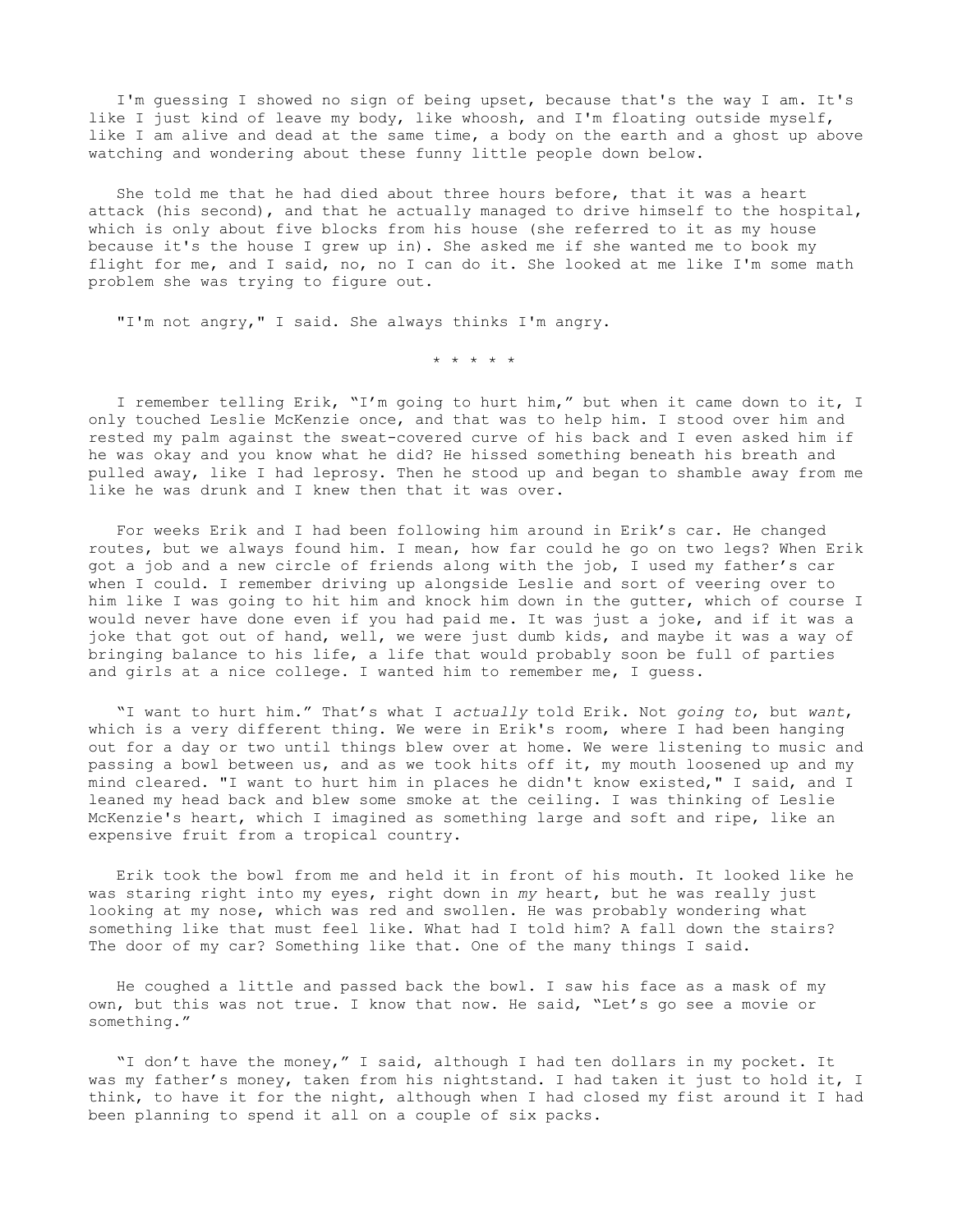"I'll pay," he said, which is the first time I had ever heard that offer. He turned the bong to me and said, "Let's just leave him alone," and I stood up and left without a word, because how much help had he ever been to me, anyway?

That night I saw him down by the river, running along the boxboard drainage ditch against the flow of water, as if he were following it back to its source. He had been picking odd hours to make appearances lately, early in the morning when the streetlights were still on or later in the day, when the blacktop was beginning to cool. He wore a headband now, black, like he was protesting or grieving or something. My father was asleep and I was driving his car like it was my car, aimlessly, with the radio turned down.

I pulled up next to him so that he was in between the gully and the car and although my window was rolled down, and I could have carried on a conversation with him if I just raised my voice, I didn't say a word. He didn't turn his head. He didn't even quicken his pace. I think if he had just said *something*, or stopped running, I would have gunned the engine and taken off, but no, he was determined. Although he looked like he was going to cry.

"We're you headed?" I finally yelled. It was the best joke I could think of. I was drinking of can of Coke, and I picked at the tab and made a little plucking sound. The car was running really nice, as well as it had ever run, and I wondered if my father had worked on it or had someone work on it. If so, that made my problems worse if he found out I had taken it, which he probably would. "Hey," I said. "Where you headed? Do you need a ride? I'm going to Texas. You can come along if you want."

It was like talking back to a movie. It was like he was running a *real* race, and I was just a distraction, and he was going to win if it took everything in him. I glanced away from him and up ahead. The road split away from the ditch up there and headed into town and then back around to my neighborhood. He was going to continue to follow it up the hill to the boxboard. I said, "Why the hell are you running here anyway? This is probably the worst place to run in the whole town."

It was like I wasn't even there. I revved the engine, but he didn't look. He just narrowed his eyes a little, and not even like he was angry, more like he was focusing on something, squinting at it because it was faraway. The road was veering away from the ditch now, splitting into a fork, and I was going to go right and he was going to go left. That's when I gave the wheel a sharp jerk. The car lurched to the left, right at Leslie, and he dropped out of sight like the earth had swallowed him up. I slammed on the brakes and looked over my shoulder.

There he was. Not under my tires or even in the ditch, but rising to his feet amid a cloud of dust. I pushed the car into park and stepped out and I walked over to him. Blood was coming down his knees and he was covered with little pebbles and dirt. All that gunk stuck to him like glue because of all the sweat, and I think it made him look worse than he actually was, I guess.

I ran over to him and put my hand on his back and for a split second I felt his lungs working as he took a deep breath. Then he was walking away from me, still following the ditch like he was an animal or something and he looked strong and weak at the same time, the way animals become when they're in pain. I knew that it was over, but I didn't want it to end, and I knew what was in store for me, because the car was almost as dirty as McKenzie now. It was almost completely dark, and I heard his feet scraping across the dirt as he headed up the hill, and I wanted to follow him wherever he was going.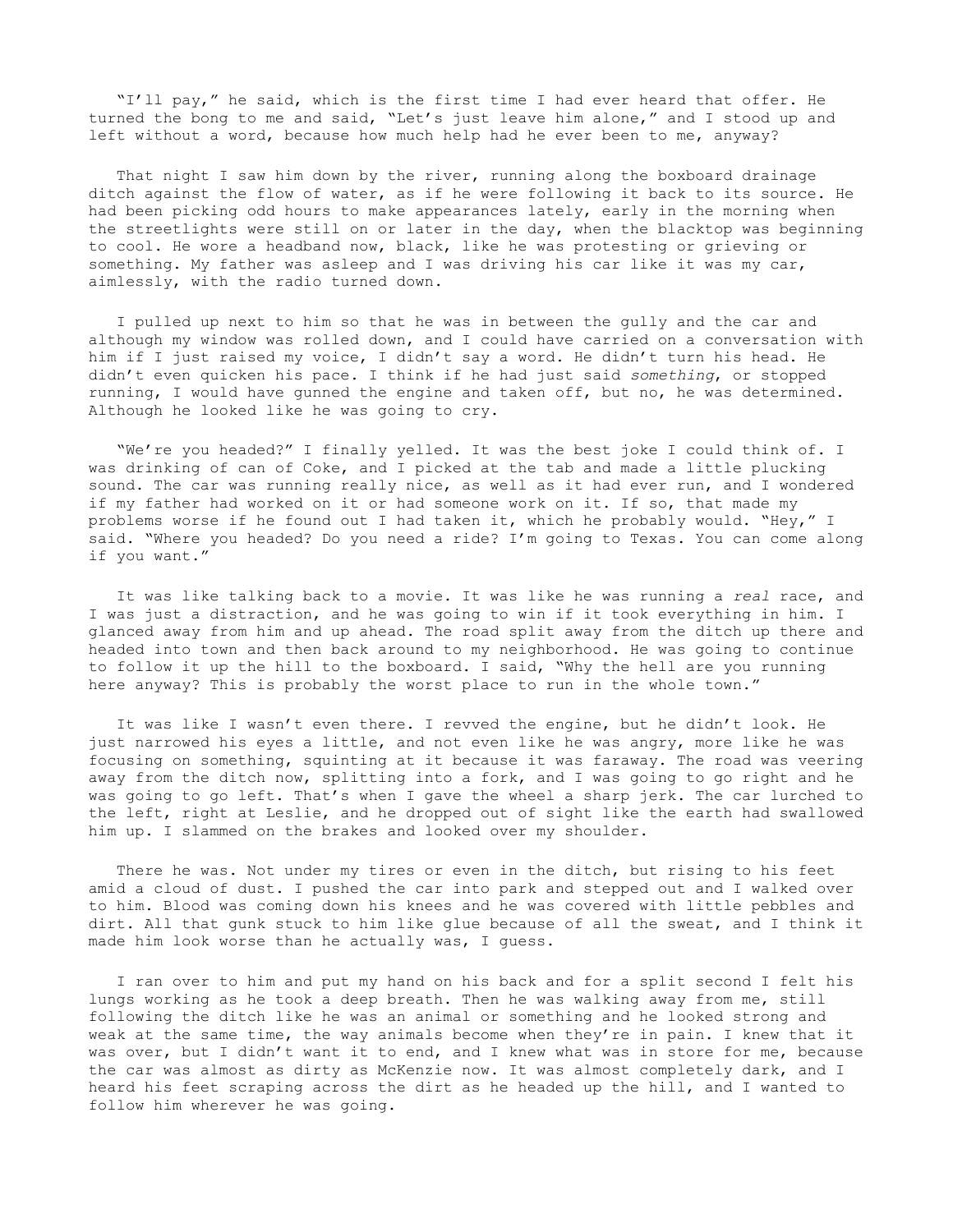"There's nothing to talk about," I told Beth. "Not really." I had followed her into the kitchen, where she was rubbing circles in a plate. I said, "It wasn't a good trip, obviously. That's all. And then I bumped into that guy. And you and I had that stupid phone conversation." I came up behind her with the intention of drying some of the dishes she was washing, but instead I put my hand on her back. I could feel her muscles moving as she washed the dish, her breath rising and falling. I said, "I think it's over between us, huh? After that phone call? I think that's just about it."

"You said that," she said. "I didn't say that. It might be, but I'm not the one who said it. I'm not the one who wants it that way. Not really."

I took my hand from her back and wiped my face hard, across the eyes. "Jesus Christ," I said. "I'm turning into a little girl. I can't stop crying. And the sun is out and everything. You'd don't need this. You must be up to your neck with this shit."

"No, this is new," she said, and she tried to smile. She pushed up against me and I closed my eyes and I could hear the water running down into the garbage disposal. I thought about how nice it would be to take a hot shower with her. We hadn't done that in a long time. There was something about spooning together after you showered, something virginal. I didn't want to have sex or even kiss her much. I just wanted to sleep with her, and wake up to a darkened house and make dinner together. I wanted to slip out of this moment and under a particular blanket I had seen folded up in the closet. Beth put her hand to my face and said, "Tell me."

\* \* \* \* \*

The afternoon of my father's funeral, I called a moving company and asked them to lug everything in his house into storage. The realtor had told me how a furnished house sells more quickly, and that maybe I should even replace some of the shabbier items with new things, but I didn't care. The moving company said that they could have people over the next morning. It was like a burden had been lifted from my shoulders. It was like, lo and behold, the skies opened up and there was the sun.

I was doubly satisfied with myself, because this was exactly the kind of decisive action that Beth has criticized me for *not* doing in our relationship. She says that it's my instinct to run down into myself. She says that I don't take action during the critical moment. She says that I have an incredible gift for hiding. I had to fight the urge to call her and talk to her, tell her I love her and see if it surprised her, even confused her. I wondered if I could still surprise her.

Instead, I decided that I was hungry. There were TV dinners in the freezer and I took one out and heated it up in the oven. I sat down at the table and I thought, this must be something like what he had been doing the day he died. The oven was making the little clicking sound it had made when I was a kid, like a stopwatch counting down. The silverware and plates and glasses were all in the same places.

The doorbell rang while I was eating. It was the movers, three of them, looking like they had done this a trillion times before. They took a walk through the house to see what they were in for, looking over the stuff in the kitchen and living room and bedrooms. It struck me then how differently they saw everything than I did. They are looking at things according to their size and weight. Is the kitchen table going to fit through the doorway? How heavy is the couch?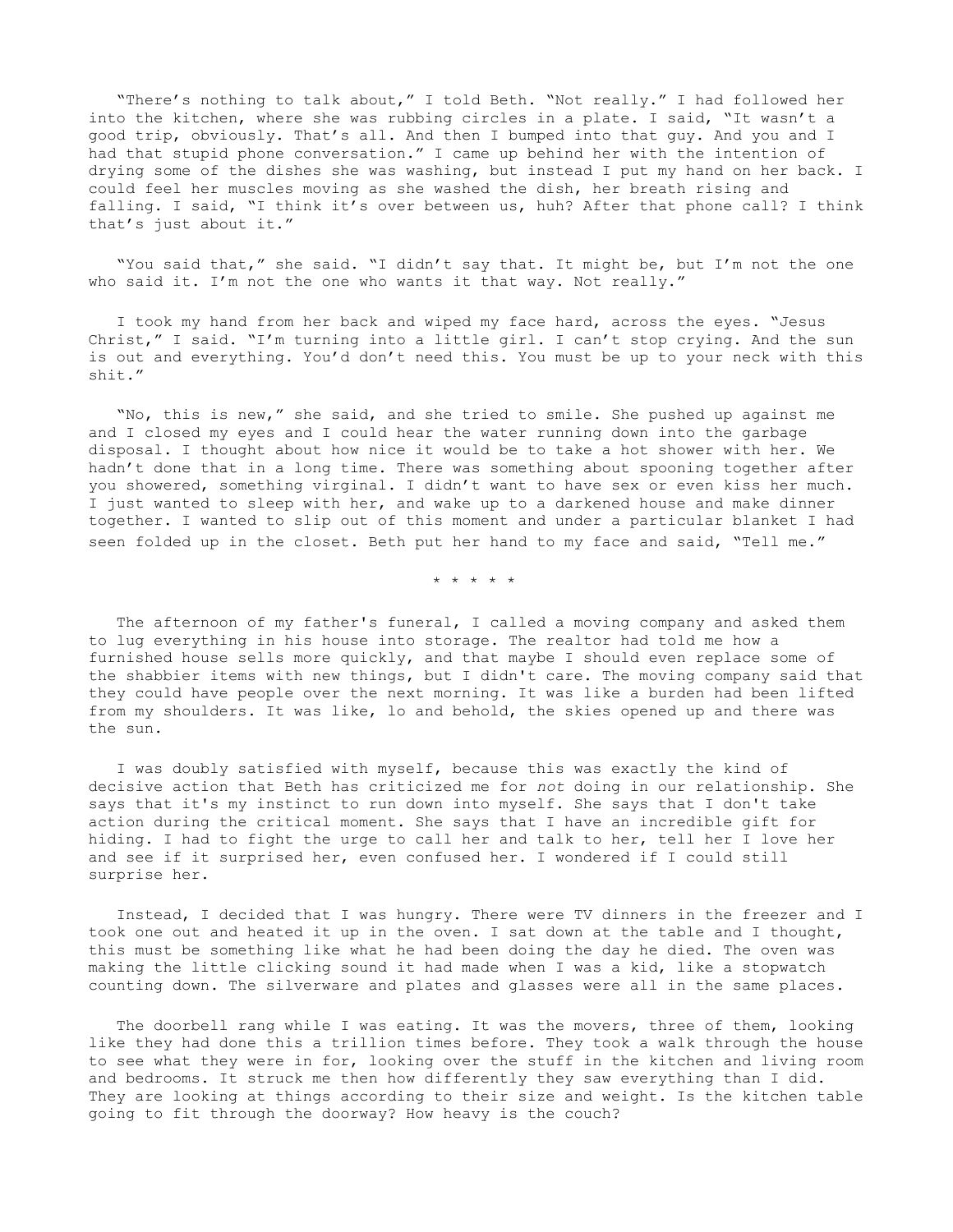I wanted to tell them, that's the couch I sat in, and that's the chair he sat in, when we ate dinner and watched television. I wanted to tell them, you could build palaces out of the things we didn't say. Ridiculous, really. "I'm sure you guys can handle it," I said, and I walked back into the kitchen to finish my food. I could hear them talking about a football game. One of them had lost some money and one of them had won some money. They were laughing about something as I picked up the phone.

It felt strange calling my number from my father's house, as if I were young again and calling some future version of myself. I half expected that future self to pick up the phone and say *hello, it's me, your future self*, which gives you some idea of my fucking state of mind, I guess. What could he have told me? A warning would have been nice. I would have appreciated it, and I would have told him something to the effect of, "Hey, don't worry about it, okay?"

I heard Beth's voice say hello automatically, as if she was expecting a salesman or wrong number. The movers were still talking, and I pictured them sitting on the couch. In a second, they were going to click on the television or something.

"Beth," I said, in a half-whisper, like I was calling from jail. I walked over to the far side of the room, as far away from the movers as I could get and I said, "It's me." Outside, there were birds pecking at a little stone bird bath, and I wondered when my father had bought it, and why he had bought it, and what the hell it meant that he would do such a thing.

"It's me," I said again.

"Gary?"

"Yes," I said, and then, "Oh, God, I'm sorry. I really am sorry about everything. I promise I'll make it up to you."

My teeth were clenched and I was still whispering. My throat felt as if I had swallowed something hard and doughy. My face was hot and my voice didn't even quite sound like my own, but I kept talking. "I'm being honest with you," I said. "I really am. I believe in us. I want to work this out. I really do. I'm so sorry."

"Hey," she said. "Hey."

"I'm sorry."

"Tell me about the funeral. What happened? Did something bad happen, Gary?"

"Something bad," I said. "Something bad." And I laughed. "I don't *want* a divorce," I said.

"I haven't asked for a divorce," she said. "We haven't even talked about that."

"We will. We will."

She was quiet then, and I listened for the movers in the other room, but they weren't speaking anymore either. I swear to God, I could smell my father's breath on the damned phone. "You're the only person who understands me," I whispered. The movers had come back inside and they were knocking some stuff around.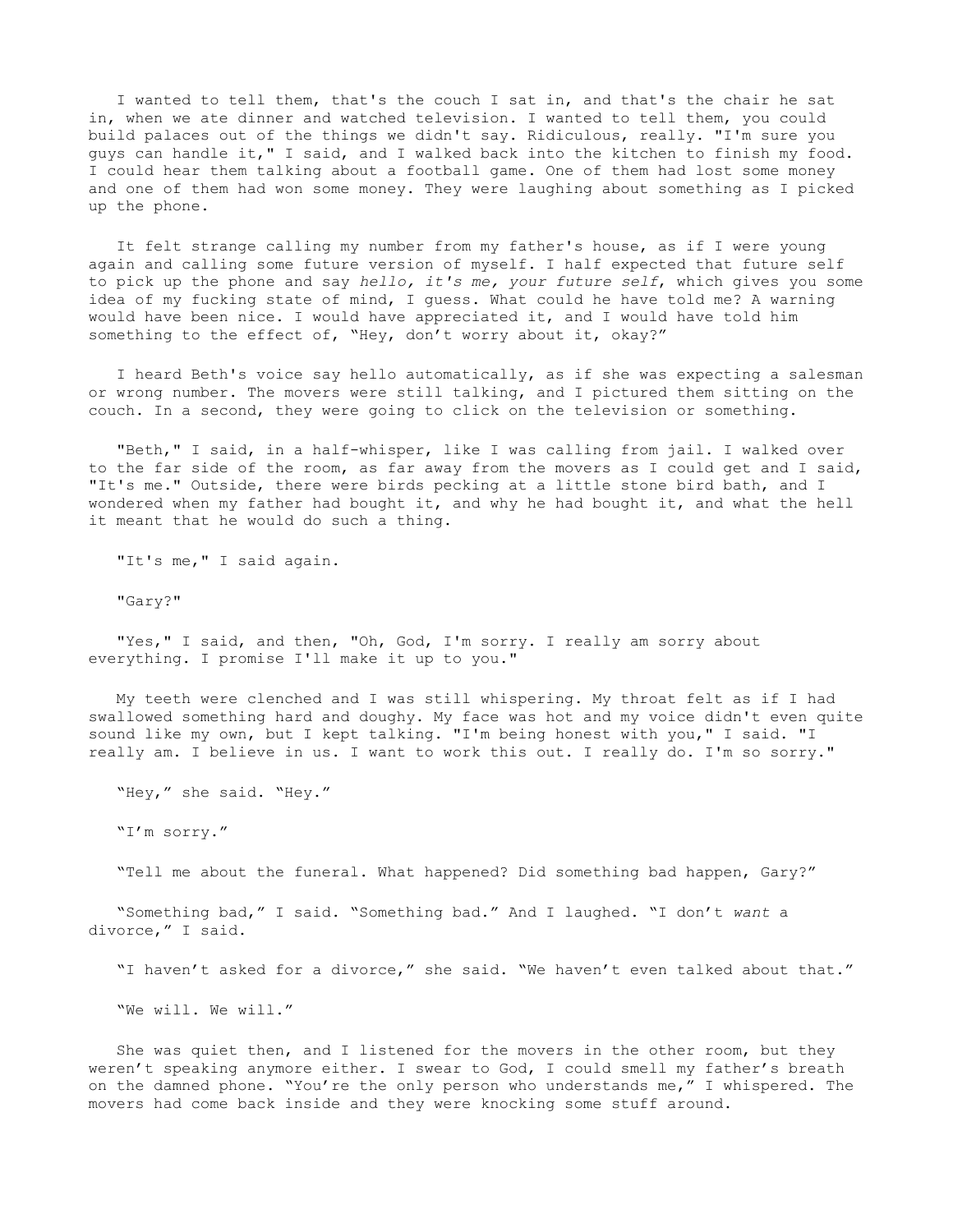"I *don't* understand you," she said, and I almost laughed again. I almost hung up. I listened to her breathing and I didn't know what to say.

"I'll be home soon," I said. "There are just a few things to wrap-up here," and there was like a little *click* in my head and it was like we were not talking even though she was still talking.

"Tell me what's the matter," she said.

"We'll talk when I get home," I said. "Now is a bad time."

I hung up the phone and paced around the house quickly, like I was walking off a sprain. Now that the rooms were on their way to being empty, the place seemed gigantic. Or I seemed smaller, maybe that was it. I stood in the living room and without the curtains on the windows I could see out into the neighborhood in all directions: out across the small lawn that was already overgrown, and at the houses on the other side of the street.

I could see the neighbor to the left of us, who never got along with my father and who had probably moved to another town or was maybe dead too, which would have made my dad happy. I walked around the house some more, moving aimlessly from room to room. Upstairs, downstairs, then upstairs again. I guess I was looking for something, ridiculous as it sounds.

I found it in the cellar, although it wasn't what I expected. On the far side of the room, near the oil burner, there was an old bureau and some other junk not worth moving. It was painted with three different colors of paint, and had gashes across the front like someone had raked it with a crowbar, but seeing it maybe the absence of everything else seem more pronounced somehow, and I suddenly regretted moving the things out.

Not just regretted, either. It seemed like the most stupid thing I could have done, stupid in the way that animals are stupid, moving by instinct and emotion. I saw myself as something shadowy and slippery, something sliding out on the edges of my own perception. In that moment I seemed like both hunter and prey, which is a romantic and fucked-up way of looking at yourself, although also maybe true. I walked over to the deep double sink where my father used to clean his paintbrushes in the early evening. I turned the faucet so I could splash some water on my face, but no water came out.

That's when I remembered the spigot just outside and the length of garden hose attached to it. The fact that I had forgotten about it seemed like more negligence, so I walked to the bulkhead door and opened it to go out into the yard. There were five steps leading up to the bulkhead doors, running across a small space almost big enough to be a small room. Embedded in the concrete floor behind the steps there was a small pump that whirled into action whenever it rained hard, saving the cellar from flooding. I remembered listening to it from my bedroom as a kid. It sounded like an airplane moving overhead, not something lodged in the ground down below me, but something circling the house. I suddenly wanted to tell Beth that story, and explain to her why it was important.

I also remembered that my father had stored things in that little space-tools and rakes and things he didn't want me fucking with. The stairs were held in place by simple slots on either side of the wall, and they could be removed with a tug. I removed two of the stairs, set them against the wall, and climbed inside. It was damp and cool in there, and I decided it was a pretty good place to be on a hot summer's day. Sure enough, there was a set of metal shelves in there, and something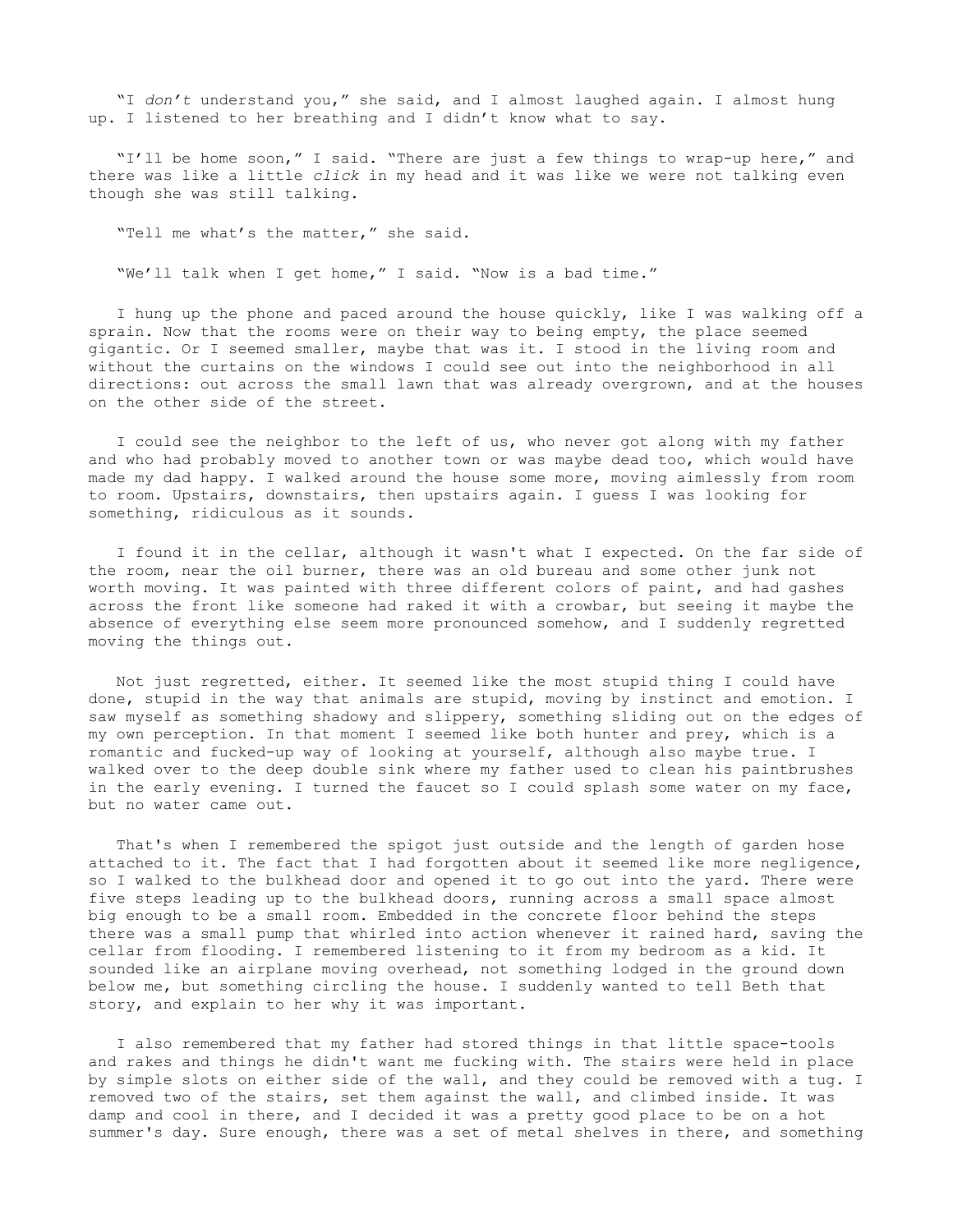He had not left letters or diaries or even photographs, but he had left something, and it seemed like as much a message to me as those other things would have been. It was a small handgun in a wooden slide-top box. I hadn't known he had even owned one. It looked like he had made the box for the gun. They fit together perfectly, and the corners of the box were sanded and cross-hatched delicately, the way I had seen him make a table. There was only one thing to do.

I slid the gun between my lips and tasted it, and I felt stronger than I had for a long time. Everything had been reduced to one simple decision, and the decision was mine to make. I could hear the mover's shambling around upstairs and I thought of them finding me down here. When I picked up the gun, I had known that I would not *actually* pull the trigger. I figured it did not have bullets in it either. I knew my father well enough to be sure about that.

It was like a game I was playing. But now I wasn't so sure, because had I ever been sure about my father, really? But it was still a game, I guess. It didn't really mean anything.

The movers were moving something heavy and cumbersome now, not lifting but *sliding*, sliding across my father's hard wood floors, and it was funny because I thought that I should complain to their boss. I could hear them giving directions to each other, and laughing again. One of them said, "Easy now. Easy now. Do you want me to put some grease on it?"

I pushed the barrel down on my tongue and then deeper, and then just like that I was vomiting down my arm, and then onto the floor when I crouched down to one knee, and then again when I walked over to the little toilet on the far side of the cellar. I held both sides of the dirty little bowl, stained with thirty years of my father's shit and piss, and I just let it all go.

The gun was somewhere on the floor behind me. I would have to wash it off, and put it back in the box, and then do something with the box. Put it back. Get it away from me. I wouldn't check the barrel. Maybe I wouldn't even touch it again. It felt like I hadn't touched it at all, like it hadn't even existed, and that maybe I should just head upstairs right then and stop those guys before they did anymore damage.

"Hey," someone said. It was one of the movers. He had a lamp in his hand, and was halfway down the stairs. I turned my head away and wiped my face. "Are you all right?" he asked.

\* \* \* \* \*

I saw him the day after I emptied out the house, in a mall of all places. I don't know why I was even there, except that it was only a year old and I wanted to be someplace without a history. I had a couple of bags of odds and ends with me candy and some magazines a shirt from Sears and a hammer because I wanted to smack the boards down the cellar back in position. I was in a pretty good mood, if you can believe it, and I was looking forward to sitting on the floor of the empty living room that evening and eating the candy with the magazines spread around me. Naked girls and stuff like that.

But mainly I was thinking how funny it was that just the day before I had slid the barrel of a gun inside my mouth. My very own mouth! It seemed hard to believe, even for me, the only person who had actually experienced it.

else.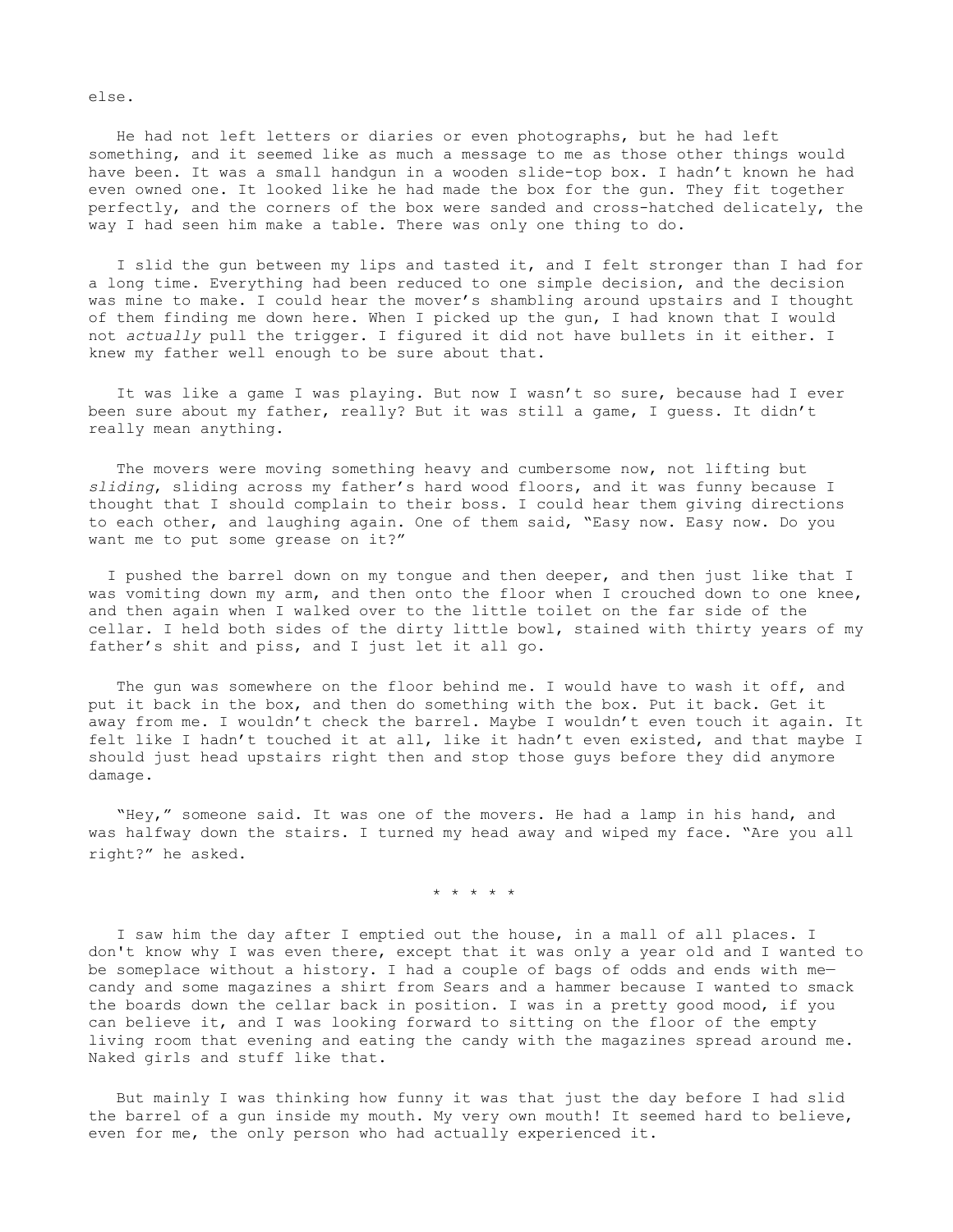I could almost still taste the metal and something else, something black and almost sooty, probably left over from the last time the gun was fired. And here I was walking out of a Sear's department store with a nice new shirt and a bag of those gourmet jelly beans that taste like one hundred million different flavors.

There was an old lady in front of me walking super slow, and baggy-pants clownkids off to my right giving me the once-over, and I realized then that not a single person would ever-not ever-know about what had happened that afternoon two days before. It wouldn't even require an act of will on my part. It was like it had already been decided.

That's when I saw Leslie McKenzie, and it was especially strange because he was not walking towards me. He was coming out of Sears too, walking abreast of me about fifteen feet over but almost exactly parallel to me. He had a bag too, and for a second it just all seemed too strange to be real.

He was almost thin now, certainly thinner than me, except he had this weird little pot belly and a kind of sag in his cheeks and neck that seemed to be a holdover from the way he used to look. He was wearing glasses and a T-shirt and jeans, and he was kind of moving like he was in a hurry, like he had just remembered he had left the lights on in his Explorer. I glanced over at him and at first I thought, nah, no way, but then I stopped and looked closer. It was definitely him.

"Hey, hey," I said. "This is strange."

He didn't stop or even look in my direction, but I could tell that he recognized me. How could he not? I looked almost exactly the same as I did a decade before, bar a few pounds and a receding hairline.

I almost said something else, but he was up ahead of me now, and I would have really yelled, and not just yelled, but yelled at his back, which seemed pretty stupid and kind of, I don't know, beneath me. I almost did it. To be honest, I kind of wish I had.

Or even better, I just wish he had acknowledged me the very first time. That wouldn't have been very hard for him to do. I mean, it was definitely him.

I know exactly what I would have said to him too. I would have said, "Hey, how are you, man?" And then, after we had talked for a little while I would have said, "Remember that time?" and of course I wouldn't even have to finish the sentence, because I'd see it in his face. He would remember.

"I'm sorry," I'd say. "I'm very sorry." Very calm and even, like I was a doctor reporting some illness that really had nothing to do with me. There would be an awkward silence then, but I'd say, "Hey, it couldn't have been too bad. You look like you're doing pretty good."

He would smile and say thanks and he'd lean forward and speak quietly, like he didn't want anyone to overhear us. This was something that was meant for only us two. Oh, it would have felt real fine for him to do something like that. I can picture it.

He would tell me that he was doing better than pretty good, that he was great. He would talk to me about the good things in his life, right there and then, and how he hadn't been held back by all that other stuff, which was, after all, in the